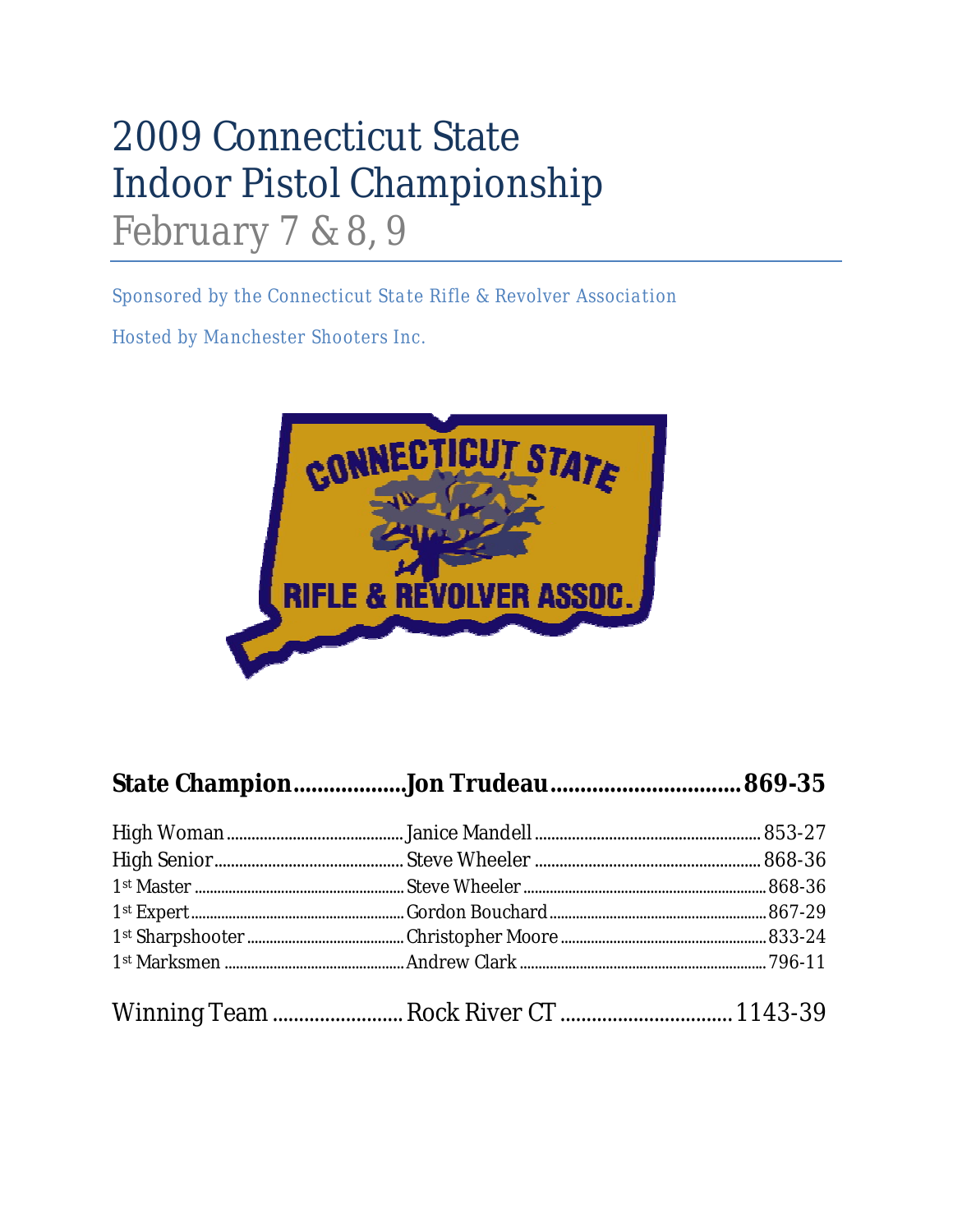| 2009 Connecticut Indoor State Championships Manchester, CT |                         |                  |                         |                         |            |                           |                         |                |                         |                         |                |                         |                         |                    |                |
|------------------------------------------------------------|-------------------------|------------------|-------------------------|-------------------------|------------|---------------------------|-------------------------|----------------|-------------------------|-------------------------|----------------|-------------------------|-------------------------|--------------------|----------------|
| <b>Connecticut State Rifle &amp; Revolver Association</b>  |                         |                  |                         |                         |            |                           |                         |                |                         |                         |                |                         |                         |                    |                |
|                                                            |                         |                  |                         |                         |            |                           |                         |                |                         |                         |                |                         |                         |                    |                |
| 146                                                        |                         | <b>SLOW</b> x    |                         |                         | <b>NMC</b> | $\boldsymbol{\mathsf{x}}$ |                         | <b>TIMED</b> x |                         |                         | <b>RAPID</b> x |                         |                         | <b>AGG</b>         | X              |
| <b>HIGH MASTER</b>                                         |                         |                  |                         |                         |            |                           |                         |                |                         |                         |                |                         |                         |                    |                |
| Setian, Steve                                              |                         | 185              | $\overline{2}$          | W                       | 291        | 15                        |                         | 198            | 8                       |                         | 195            | 8                       |                         | 869 33             |                |
| Valintakonis, Paul                                         |                         | 184              | $\overline{5}$          |                         | 289        | $\overline{7}$            |                         | 197            | $\infty$                |                         | 197            | $\overline{7}$          |                         | 867 27             |                |
| Brunelle, Bob                                              |                         | 189              | $\overline{5}$          |                         | 281        | 5                         |                         | 193            | 8                       |                         | 195            | $\overline{7}$          |                         | 858 25             |                |
| Lavoie, Michael                                            |                         | 161              | $\overline{3}$          |                         | 266        | $\overline{2}$            |                         | 188            | 3                       |                         | 188            | $\overline{4}$          |                         | $803\overline{12}$ |                |
| <b>MASTER</b>                                              |                         | $\boldsymbol{0}$ | $\overline{0}$          |                         | 0          | $\mathbf 0$               |                         | 0              | $\mathbf 0$             |                         | $\pmb{0}$      | $\overline{0}$          |                         | $\mathbf 0$        | $\mathbf 0$    |
| Trudeau, Jon                                               | 2                       | 185              | $\overline{4}$          | 1                       | 289        | 14                        | 3                       | 197            | 12                      | 3                       | 198            | $\overline{5}$          | <b>SC</b>               | 869 35             |                |
| Wheeler, Steve                                             | $\overline{\mathbf{5}}$ | 184              | $\overline{2}$          | $\overline{\mathbf{4}}$ | 287        | 12                        | $\overline{2}$          | 198            | 8                       | W                       | 199            | 14                      | 1                       | 868 36             |                |
| Kohanski, Philip                                           |                         | 181              | $\overline{3}$          | $\overline{2}$          | 289        | 6                         |                         | 196            | 7                       | 4                       | 197            | 8                       | $\overline{2}$          | 863 24             |                |
| Levesque, Larry                                            | 3                       | 185              | $\overline{2}$          |                         | 281        | $\overline{9}$            |                         | 196            | 13                      | 1                       | 199            | 10                      | $\overline{\mathbf{3}}$ | 861 34             |                |
| Richheimer, Steve                                          | $\boldsymbol{4}$        | 184              | $\overline{\mathbf{4}}$ | 3                       | 288        | $\overline{12}$           |                         | 195            | $\boldsymbol{9}$        |                         | 190            | 5                       | 4                       | 857 30             |                |
| Marra, Richard                                             |                         | 179              | $\overline{2}$          |                         | 285        | 5                         | 1                       | 199            | 8                       |                         | 194            | 8                       | $\overline{\mathbf{5}}$ | 857 23             |                |
| Dejohn, Paul Jr                                            | 1                       | 185              | $\overline{4}$          |                         | 285        | 7                         |                         | 192            | $\overline{5}$          |                         | 194            | $\overline{\mathbf{4}}$ |                         | 856 20             |                |
| Tripputi, Peter                                            |                         | 184              | $\mathbf 1$             |                         | 282        | 5                         |                         | 195            | 5                       |                         | 194            | $\overline{5}$          |                         | 855 16             |                |
| Valintakonis, David                                        |                         | 179              | $\overline{1}$          |                         | 283        | $\overline{11}$           |                         | 195            | 8                       |                         | 193            | $\overline{6}$          |                         | 850 26             |                |
| Bardoorian, Michael                                        |                         | 177              | $\overline{7}$          | $\overline{\mathbf{5}}$ | 287        | 6                         | $\overline{\mathbf{4}}$ | 197            | $\overline{8}$          |                         | 187            | $\overline{4}$          |                         | 848 25             |                |
| Joyce, Robert P                                            |                         | 177              | $\overline{0}$          |                         | 283        | 8                         |                         | 195            | $\overline{7}$          |                         | 191            | $\overline{6}$          |                         | 846 21             |                |
| Griffin, Charles                                           |                         | $\overline{177}$ | $\overline{4}$          |                         | 279        | $\overline{6}$            |                         | 194            | $\overline{7}$          | $\overline{\mathbf{5}}$ | 195            | $\overline{3}$          |                         | 845 20             |                |
| Vanzandt, Eric                                             |                         | 169              | 1                       |                         | 280        | $\overline{7}$            | $\overline{\mathbf{5}}$ | 197            | 8                       | $\overline{\mathbf{2}}$ | 198            | $\overline{9}$          |                         | 844 25             |                |
| Savino, Frank                                              |                         | 170              | $\overline{2}$          |                         | 282        | $6\phantom{1}$            |                         | 192            | 6                       |                         | 186            | $\overline{\mathbf{4}}$ |                         | 830 18             |                |
| Walpole, David                                             |                         | 162              | $\mathbf 1$             |                         | 282        | $\overline{\mathbf{4}}$   |                         | 195            | $\overline{2}$          |                         | 190            | $\overline{5}$          |                         | 829                | 12             |
| Holder, Donald                                             |                         | 178              | $\overline{0}$          |                         | 272        | 4                         |                         | 181            | 5                       |                         | 183            | $\overline{3}$          |                         | 814                | 12             |
| Baier, Gary                                                |                         | 178              | $\overline{0}$          |                         | 262        | $\overline{\phantom{a}}$  |                         | 183            | 1                       |                         | 180            | $\overline{1}$          |                         | 803 3              |                |
| Bardoorian, Robert                                         |                         | 155              | $\overline{2}$          |                         | 268        | 8                         |                         | 189            | $\overline{\mathbf{A}}$ |                         | 185            | $\overline{2}$          |                         | 797 16             |                |
| Breen, Joe                                                 |                         | 175              | $\overline{4}$          |                         | 273        | $\overline{2}$            |                         | 192            | 3                       |                         | 157            | 6                       |                         | 797                | 15             |
| Cecchini, Alfred                                           |                         | 162              | $\overline{0}$          |                         | 252        | $\overline{2}$            |                         | 184            | 5                       |                         | 184            | $\overline{5}$          |                         | 782 12             |                |
| Dionne, Joel                                               |                         | 153              | $\overline{1}$          |                         | 255        | 3                         |                         | 185            | 3                       |                         | 180            | $\mathbf 1$             |                         | 7738               |                |
| Lafleur, Paul                                              |                         | 148              | $\overline{1}$          |                         | 256        | $\overline{2}$            |                         | 185            | 1                       |                         | 183            | $\overline{2}$          |                         | 7726               |                |
| Stratton, John                                             |                         | 155              | $\overline{0}$          |                         | 259        | 1                         |                         | 178            | 3                       |                         | 176            | $\overline{2}$          |                         | 768 6              |                |
| Labarre, Raymond                                           |                         | 153              | O                       |                         | 259        | 5                         |                         | 179            | $\overline{3}$          |                         | 175            | $\overline{2}$          |                         | 766 10             |                |
| Douglas, Andrew                                            |                         | 151              | $\overline{0}$          |                         | 233        | $\overline{0}$            |                         | 175            | $\overline{2}$          |                         | 182            | $\overline{5}$          |                         | 741                | $\overline{7}$ |
| Baronowski, Stephen                                        |                         | 153              | 1                       |                         | 252        | $\overline{0}$            |                         | 174            | 1                       |                         | 159            | 1                       |                         | 7383               |                |
| Haberlin, Don                                              |                         | 115              | $\overline{0}$          |                         | 183        | $\overline{0}$            |                         | 140            | $\overline{0}$          |                         | 133            | $\overline{\mathsf{o}}$ |                         | 5710               |                |
| <b>EXPERT</b>                                              |                         | $\mathbf 0$      | $\overline{0}$          |                         | $\Omega$   | $\mathbf 0$               |                         | $\Omega$       | $\overline{0}$          |                         | 0              | $\overline{\mathsf{o}}$ |                         |                    | 0 0            |
| Bouchard, Gordon                                           |                         | 180              | $\overline{2}$          | $\overline{\mathbf{2}}$ | 291        | 10                        | $\mathbf{1}$            | 198            | $\infty$                | $\mathbf{1}$            | 198            | $\overline{9}$          | $\mathbf{1}$            | 867 29             |                |
| Chappelle, Roger                                           | 14                      | 180              | 3                       | $\overline{\mathbf{4}}$ | 290        | $\overline{7}$            | $\overline{\mathbf{3}}$ | 196            | 12                      | $\boldsymbol{9}$        | 195            | $\overline{9}$          | $\overline{\mathbf{2}}$ | 861 31             |                |
| Miller, E David                                            | $\overline{\mathbf{4}}$ | 184              | $\overline{2}$          | $\overline{13}$         | 284        | 10                        | $\overline{5}$          | 196            | $\bf{8}$                | $\overline{\mathbf{4}}$ | 197            | 10                      | $\overline{\mathbf{3}}$ | 861 30             |                |
| Silvia, D Keith                                            | W                       | 192              | 3                       | 10                      | 286        | $\sqrt{5}$                |                         | 190            | $\overline{7}$          |                         | 191            | $\,6$                   | $\overline{4}$          | 859 21             |                |
| White, William                                             | 5                       | 183              | $\overline{6}$          |                         | 282        | $\overline{7}$            |                         | 194            | 8                       | $\mathbf 2$             | 198            | $\overline{9}$          | $\overline{5}$          | 857 30             |                |
| Gardella, Greg                                             |                         | 177              | $\overline{2}$          | $\overline{\mathbf{3}}$ | 290        | $\overline{11}$           | 10                      | 195            | 8                       |                         | 194            | $\overline{5}$          | $\overline{6}$          | 856 26             |                |
| Droesch, Robert                                            |                         | 180              | $\overline{2}$          | $\overline{7}$          | 288        | 3                         | 11                      | 195            | $\overline{7}$          |                         | 193            | 10                      | $\overline{\mathbf{7}}$ | 856 22             |                |
| Johnson, Ken                                               | 3                       | 184              | ω                       |                         | 281        | 6                         |                         | 195            | 5                       | 7                       | 196            | $\overline{5}$          | 8                       | 856 19             |                |
| Thomas, Reginald                                           |                         | 171              | $\overline{2}$          | 1                       | 291        | $\overline{12}$           | 9                       | 195            | 8                       | 3                       | 198            | 8                       | $\overline{9}$          | 855 30             |                |
| Spoldi, Steven                                             | 12                      | 181              | $\overline{\mathbf{4}}$ |                         | 284        | $\overline{7}$            |                         | 195            | $\overline{4}$          | 14                      | 194            | 5                       | 10                      | 854 20             |                |
| Mandel, Janice                                             |                         | 176              | $\mathbf 1$             | 14                      | 284        | 8                         | W                       | 200            | 10                      |                         | 193            | 8                       | 11                      | 853 27             |                |
| Fontaine, David                                            | $\mathbf 2$             | 186              | $\overline{2}$          |                         | 280        | 5 <sup>1</sup>            | 4                       | 196            | $\overline{9}$          |                         | 191            | 5                       | 12                      | 853 21             |                |
| Kilmer, John                                               | 11                      | 182              | $\overline{1}$          |                         | 281        | $\boldsymbol{9}$          | $6\phantom{1}6$         | 196            | $\overline{6}$          |                         | 193            | 5                       | 13                      | 852 21             |                |
| Couture, Patrick                                           | 9                       | 182              | $\overline{4}$          |                         | 279        | 8                         | 12                      | 195            | 7                       | 8                       | 195            | 10                      | 14                      | 851 29             |                |
| Hudson, Warren                                             |                         | 176              | $\overline{2}$          | $\overline{\mathbf{5}}$ | 290        | 4                         | 13                      | 195            | $\overline{7}$          |                         | 190            | 5                       |                         | 851 18             |                |
| Michaud, Jim                                               | 6                       | 183              | $\overline{5}$          |                         | 284        | ס<br>ס                    |                         | 192            | $\infty$                |                         | 191            | $\overline{\mathbf{4}}$ |                         | 850 22             |                |
| Bastenbeck, William                                        |                         | 174              | $\overline{2}$          | $\bf 6$                 | 288        | 11                        |                         | 194            | $\overline{5}$          |                         | 193            | $\overline{7}$          |                         | 849 25             |                |
| Falade, Mark                                               |                         | 175              | $\overline{2}$          | 8                       | 286        | 12                        |                         | 193            | $\overline{5}$          |                         | 193            | $\overline{7}$          |                         | 847 26             |                |
| Francis, John                                              | 13                      | 181              | $\overline{2}$          |                         | 281        | 8                         |                         | 192            | 7                       |                         | 193            | $\,6$                   |                         | 847 23             |                |
| Schoenfeld, John                                           | 10                      | 182              | 3                       |                         | 283        | 5                         |                         | 190            | $\overline{\mathbf{4}}$ |                         | 192            | 6                       |                         | 847 18             |                |
| Olsen, Charles                                             |                         | 178              | $\overline{1}$          |                         | 283        | 7                         |                         | 192            | $\vert 4 \vert$         |                         | 194            | $\overline{4}$          |                         | 847 16             |                |
| Lavergne, Jean                                             |                         | 180              | $\overline{2}$          | $\boldsymbol{9}$        | 286        | $\overline{7}$            |                         | 192            | $\overline{7}$          |                         | 188            | $\overline{3}$          |                         | 846 19             |                |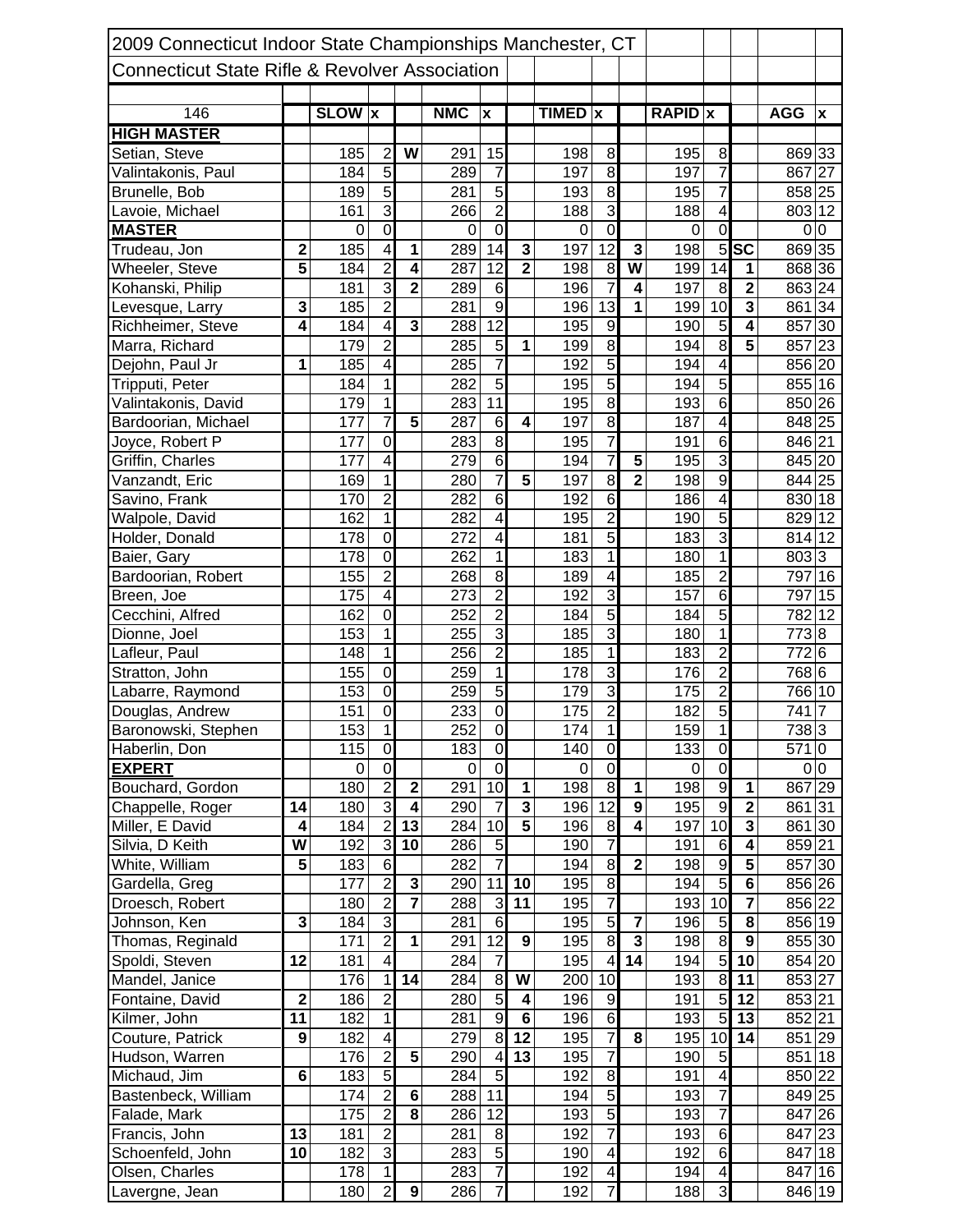| 146                                  |                         | <b>SLOW</b> x    |                                  |                         | <b>NMC</b>       | $\boldsymbol{\mathsf{x}}$ |                | TIMED x          |                                           |                         | <b>RAPID</b> x |                                  |                | <b>AGG</b>       | $\pmb{\mathsf{x}}$    |
|--------------------------------------|-------------------------|------------------|----------------------------------|-------------------------|------------------|---------------------------|----------------|------------------|-------------------------------------------|-------------------------|----------------|----------------------------------|----------------|------------------|-----------------------|
| Mehlhorn, Ronald                     | $\overline{7}$          | 183              | 3                                |                         | 276              | $6\phantom{1}6$           |                | 193              | 6                                         |                         | 193            | 6                                |                | 845 21           |                       |
| Card, David                          |                         | 174              | $\mathbf 1$                      | 12                      | 284              | 11                        |                | 195              | 5                                         |                         | 190            | $\overline{5}$                   |                | 843 22           |                       |
| Fallon, Frank J                      |                         | 177              | $\overline{3}$                   |                         | 277              | $6\phantom{1}6$           |                | 193              | $\overline{\mathbf{A}}$                   | $6\phantom{1}$          | 196            | $\overline{6}$                   |                | 843 19           |                       |
| Wasilnak, Frances                    | 8                       | 183              | $\overline{2}$                   |                         | 276              | $\overline{6}$            |                | 193              | 8                                         |                         | 190            | $\overline{3}$                   |                | 842 19           |                       |
| Chappel, Lewis                       |                         | 172              | $\overline{2}$                   | 11                      | 284              | $\overline{13}$           |                | 190              | 3                                         | 11                      | 195            | $\overline{6}$                   |                | 841              | 24                    |
| Blanchette, David Sr                 |                         | 174              | $\mathbf 0$                      |                         | 281              | 10                        |                | 189              | 4                                         | $\overline{\mathbf{5}}$ | 197            | $\overline{3}$                   |                | 841              | 17                    |
| Jacovino, Edward                     |                         | 172              | $\overline{2}$                   |                         | 280              | $\overline{2}$            |                | 194              | 6                                         | $\overline{10}$         | 195            | $\overline{6}$                   |                | 841              | 16                    |
| Ashmore, Richard                     |                         | 175              | $\overline{1}$                   |                         | 274              | $\overline{8}$            | $\mathbf{2}$   | 197              | $\overline{7}$                            |                         | 192            | $\overline{3}$                   |                | 838 19           |                       |
| Tucker, Greg                         |                         | 176              | $\overline{2}$                   |                         | 271              | $\overline{3}$            | $\overline{6}$ | 196              | 6                                         |                         | 194            | $\overline{5}$                   |                | 837              | 16                    |
| Rooney, William                      |                         | 176              | 3                                |                         | 279              | $\boldsymbol{9}$          |                | 189              | $\overline{5}$                            |                         | 190            | $\overline{5}$                   |                | 834 22           |                       |
| Derieux, Manuel                      |                         | 176              | $\overline{2}$                   |                         | $\overline{277}$ | $\overline{3}$            |                | 193              | 7                                         |                         | 188            | $\overline{6}$                   |                | 834 18           |                       |
| Lacey, Kent                          |                         | $\overline{173}$ | $\overline{0}$                   |                         | $\overline{276}$ | $\overline{6}$            |                | 192              | $\overline{9}$                            |                         | 192            | $\overline{6}$                   |                | 833 21           |                       |
| Foss, Lawrence                       | 1                       | 191              | $\overline{3}$                   |                         | 271              | 4                         |                | 190              | 4                                         |                         | 177            | $\overline{2}$                   |                | 829 13           |                       |
| Barnes, J Tim                        |                         | $\overline{172}$ | $\overline{0}$                   |                         | 272              | $\overline{5}$            |                | 194              | 5                                         |                         | 190            | $\overline{7}$                   |                | 828 17           |                       |
| Mathis, Kevin                        |                         | 173              | $\overline{1}$                   |                         | 279              | $\overline{6}$            |                | 191              | 6                                         |                         | 185            | $\overline{4}$                   |                | 828 17           |                       |
| Zocco, Salvatore                     |                         | 172              | $\overline{2}$                   |                         | 272              | $\overline{6}$            |                | 190              | 7                                         |                         | 193            | 7                                |                | 827              | 22                    |
| Bates, Ted                           |                         | 178              | $\overline{1}$                   |                         | 267              | $\overline{2}$            |                | 193              | 8                                         |                         | 189            | $\overline{3}$                   |                | 827              | 14                    |
| Pizzitola, Karen                     |                         | 178              | $\overline{2}$                   |                         | 263              | $\overline{8}$            |                | 190              | $\overline{6}$                            | 12                      | 195            | $\overline{5}$                   |                | 826 21           |                       |
| Hoffman, Kenneth                     |                         | 176              | $\overline{4}$                   |                         | 277              | $\overline{10}$           |                | 189              | $\overline{4}$                            |                         | 183            | $\overline{3}$                   |                | 825 21           |                       |
| Stula, Charles                       |                         | 171              | $\overline{0}$                   |                         | 277              | $\overline{5}$            |                | 188              | 5                                         |                         | 185            | $\overline{6}$                   |                | 821              | 16                    |
| Favuzza, Peter                       |                         | 166              | $\overline{0}$                   |                         | 274              | $\overline{8}$            |                | 190              | $\overline{5}$                            |                         | 191            | $\overline{2}$                   |                | 821              | 15                    |
| Veith, Ulrick                        |                         | 167              | $\mathbf 0$                      |                         | 273              | $\overline{6}$            |                | 187              | 6                                         |                         | 193            | $\overline{7}$                   |                | 820              | 19                    |
| Grant, Robert III                    |                         | 156              | $\mathbf 1$                      |                         | 278              | g                         | 8              | 195              | $\overline{9}$                            |                         | 189            | $\overline{6}$                   |                | 818 25           |                       |
| St. Pierre, Joseph                   |                         | 168              | $\overline{2}$                   |                         | 277              | $\overline{c}$            |                | 188              | $\overline{3}$                            |                         | 185            | $\overline{5}$                   |                | 818 12           |                       |
| Ser, Howard                          |                         | 172              | $\overline{3}$                   |                         | 271              | $\overline{3}$            |                | 191              | 6                                         |                         | 183            | $\overline{2}$                   |                | 817              | 14                    |
| Harris, Thomas                       |                         | 167              | $\overline{0}$                   |                         | 266              | $\overline{2}$            |                | 192              | 8                                         |                         | 190            | $\overline{6}$                   |                | 815              | 16                    |
| Shirshac, Thomas                     |                         | 160              | $\overline{2}$                   |                         | 274              | 8                         |                | 191              | 6                                         |                         | 188            | $\overline{3}$                   |                | 813              | 19                    |
| Chappel, Carol                       |                         | 173              | $\overline{1}$                   |                         | 269              | 3                         |                | 185              | $\overline{\mathbf{A}}$                   |                         | 184            | $\overline{3}$                   |                | 811              | 11                    |
| Duran, Gary                          |                         | 166              | 1                                |                         | 260              | 3                         |                | 193              | 4                                         |                         | 191            | $\overline{2}$                   |                | 810              | 10                    |
| Chapman, Donald                      |                         | 175              | $\overline{2}$                   |                         | 261              | $\overline{5}$            |                | 177              | $\overline{2}$                            | 13                      | 194            | $\overline{9}$                   |                | 807              | 18                    |
| Hyatt, David                         |                         | 170              | $\overline{2}$                   |                         | 266              | $\overline{5}$            |                | 182              | 4                                         |                         | 189            | $\overline{7}$                   |                | 807              | 18                    |
| Huda, Brian                          |                         | 169              | $\overline{1}$<br>$\overline{3}$ |                         | 258              | 5                         |                | 192              | $\overline{\mathbf{A}}$<br>$\overline{3}$ |                         | 188            | $\overline{6}$                   |                | 807              | 16                    |
| Lavergne, Norman                     |                         | 170<br>173       |                                  |                         | 261<br>275       | 5<br>5                    |                | 187<br>182       | 3                                         |                         | 185<br>169     | $\overline{2}$<br>$\overline{2}$ |                | 803<br>799       | 13<br>$\overline{12}$ |
| Pilosa, Paul                         |                         | 159              | $\overline{c}$                   |                         |                  |                           |                |                  |                                           |                         |                |                                  |                |                  |                       |
| Tabacinski, Mariann<br>Sperry, Roger |                         | $\overline{173}$ | 1<br>$\overline{2}$              |                         | 272<br>257       | 8<br>3                    |                | 190<br>188       | $6 \,$<br>$\overline{7}$                  |                         | 177<br>179     | 5 <sub>5</sub><br>1              |                | 798 20<br>797 13 |                       |
| King, William                        |                         | 168              | 1                                |                         | $\overline{247}$ | $\overline{2}$            | 14             | 195              | 5                                         |                         | 185            | 4                                |                | 795 12           |                       |
| Dejohn, Paul Sr                      |                         | 166              | 1                                |                         | 256              | $\overline{5}$            |                | 185              | $\overline{5}$                            |                         | 176            | $\overline{4}$                   |                | 783 15           |                       |
| Kowalczyk, Patricia                  |                         | 167              | 1                                |                         | 261              | 7                         |                | $\overline{173}$ | 3                                         |                         | 179            | $\overline{0}$                   |                | 780 11           |                       |
| Kowalczyk, Stephen                   |                         | 165              | $\overline{1}$                   |                         | 264              | $\overline{\mathbf{4}}$   |                | 174              | $\overline{2}$                            |                         | 173            | $\overline{4}$                   |                | 776 11           |                       |
| Lerz, Francis                        |                         | 153              | $\overline{1}$                   |                         | 250              | $\overline{\mathbf{4}}$   |                | 189              | $\overline{\mathbf{r}}$                   |                         | 180            | $\overline{2}$                   |                | 772 11           |                       |
| Rook, Francis Jr                     |                         | 143              | $\overline{0}$                   |                         | 266              | 5                         |                | 173              | $\overline{5}$                            |                         | 177            | $\overline{3}$                   |                | 759 13           |                       |
| Zibbideo, Christopher                |                         | 167              | $\overline{2}$                   |                         | 223              | $\overline{2}$            |                | 188              | $\overline{2}$                            |                         | 175            | $\overline{4}$                   |                | 753 10           |                       |
| Beloin, Ronald                       |                         | 145              | $\overline{0}$                   |                         | 253              | ω                         |                | 175              | $\overline{1}$                            |                         | 177            | $\overline{3}$                   |                | 750 7            |                       |
| Vollero, Cappy                       |                         | 149              | $\mathbf 1$                      |                         | 243              | $\mathbf{1}$              |                | 170              | $\overline{2}$                            |                         | 180            | $\overline{4}$                   |                | 742 8            |                       |
| Krissik, Dennis                      |                         | 152              | $\overline{5}$                   |                         | 237              | $\overline{2}$            |                | 174              | $\overline{2}$                            |                         | 171            | $\overline{\mathbf{4}}$          |                | 734 13           |                       |
| Basso, Fred                          |                         | 162              | $\mathbf 0$                      |                         | 243              | ω                         |                | 180              | 6                                         |                         | 131            | $\mathbf 0$                      |                | 716 9            |                       |
| Defina, Maurizio                     |                         | 171              | $\mathbf 1$                      |                         | 162              | 1                         |                | 135              | $\overline{5}$                            |                         | 176            | $\overline{\mathbf{4}}$          |                | 644 11           |                       |
| <b>SHARPSHOOTER</b>                  |                         | 0                | $\overline{0}$                   |                         | $\Omega$         | $\mathbf 0$               |                | $\mathbf 0$      | $\overline{0}$                            |                         | 0              | $\mathbf 0$                      |                |                  | 0 <sup>0</sup>        |
| Moore, Christopher                   | $\mathbf 2$             | 176              | $\overline{4}$                   | $\overline{\mathbf{5}}$ | 275              | $\,$ 6                    | 4              | 192              | 7                                         | $\mathbf{3}$            | 190            | $\overline{7}$                   | 1              | 833 24           |                       |
| Wheeler, Stanley                     | $\overline{\mathbf{3}}$ | 176              | $\overline{2}$                   |                         | 270              | $\overline{2}$            | $\mathbf{2}$   | 194              | 5                                         |                         | 188            | $\overline{4}$                   | $\mathbf{2}$   | 828 13           |                       |
| Bilton, Carl                         |                         | 159              | $\mathbf{1}$                     |                         | 273              | 4                         | $\mathbf{3}$   | 193              | 3                                         | 1                       | 196            | $6\phantom{1}6$                  | $\mathbf{3}$   | 821 14           |                       |
| Cavedon, David                       | $\mathbf{1}$            | 177              | $\mathbf 1$                      |                         | 270              | $\overline{\mathbf{4}}$   |                | 182              | $\overline{\mathbf{4}}$                   | $\overline{2}$          | 191            | $\overline{6}$                   | $\overline{4}$ | 820 15           |                       |
| Passarello, Steven                   | $\overline{\mathbf{4}}$ | 172              | $\overline{2}$                   | $\overline{\mathbf{4}}$ | 276              | $\overline{7}$            |                | 186              | $\overline{\mathbf{A}}$                   |                         | 180            | $\overline{2}$                   | $\overline{5}$ | 814 15           |                       |
| Morse, Michael                       |                         | 162              | $\mathbf 0$                      |                         | 273              | $6\phantom{1}6$           | 5              | 191              | $\overline{\mathcal{A}}$                  |                         | 188            | $\overline{2}$                   |                | 814 12           |                       |
| Wilber, Raymond                      |                         | 166              | $\mathbf 1$                      |                         | 267              | $\overline{\mathbf{4}}$   |                | 189              | $\overline{3}$                            | 4                       | 189            | $\overline{5}$                   |                | 811 13           |                       |
| Wasilnak, Marc                       |                         | 158              | $\overline{0}$                   | $\mathbf 3$             | 277              | 8                         |                | 189              | $\overline{5}$                            |                         | 184            | $\overline{3}$                   |                | 808 16           |                       |
| Arsenault, Richard                   |                         | 141              | 1                                | $\overline{2}$          | 278              | 5                         | 1              | 195              | $\infty$                                  | $\sqrt{5}$              | 188            | $\overline{6}$                   |                | 802 20           |                       |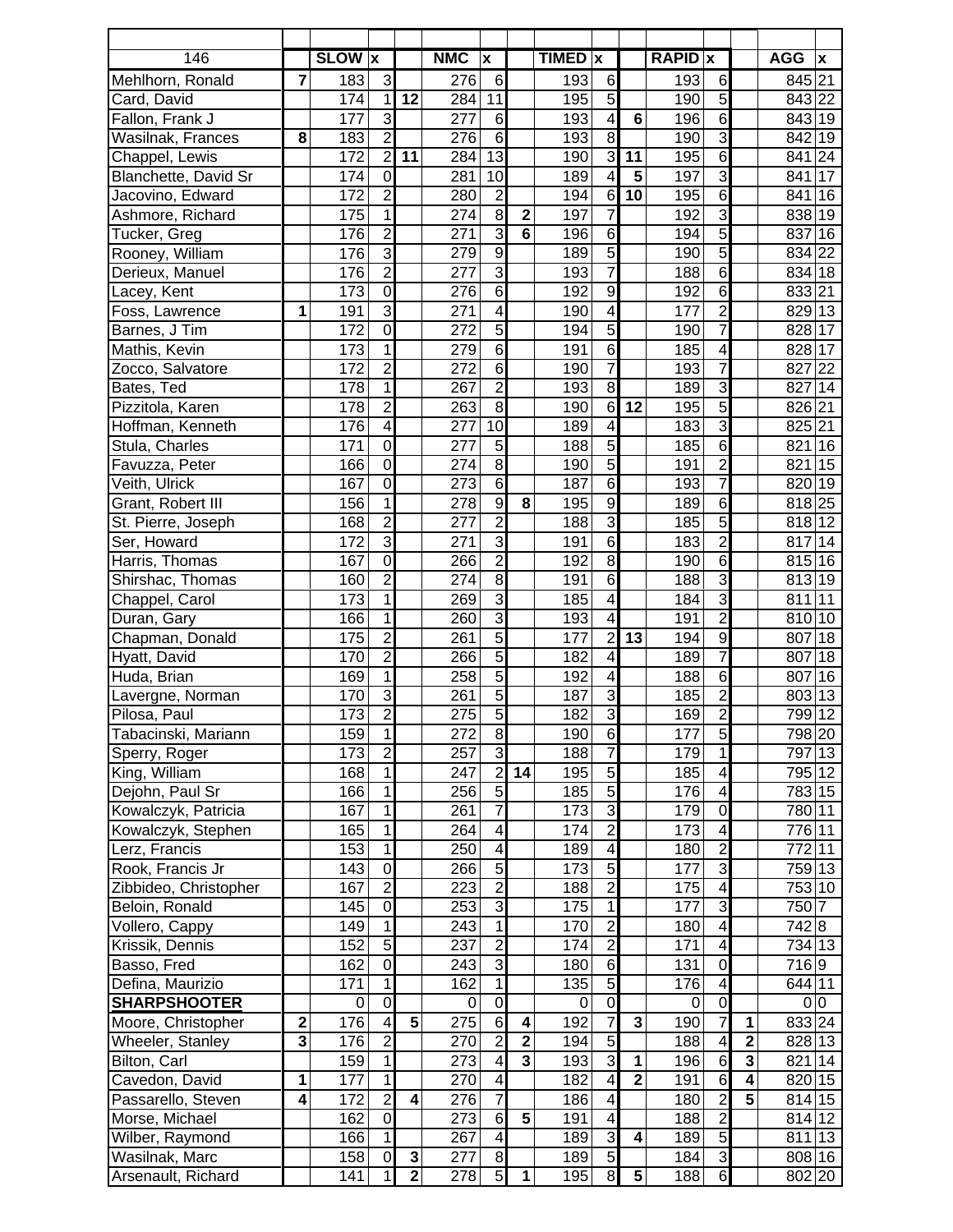| 146               |                | <b>SLOW</b> x    |                |                | <b>NMC</b>       | X                       |                | <b>TIMED</b>     | $\boldsymbol{x}$ |                | <b>RAPID</b> x   |                         |                | <b>AGG</b>        | $\mathbf x$ |
|-------------------|----------------|------------------|----------------|----------------|------------------|-------------------------|----------------|------------------|------------------|----------------|------------------|-------------------------|----------------|-------------------|-------------|
| Basso, Fred       |                | 162              | $\overline{0}$ |                | 243              | 3                       |                | 180              | $6\phantom{1}$   |                | 131              | $\mathbf 0$             |                | 7169              |             |
| Sullivan, Shawn   |                | 155              | $\overline{0}$ | 1              | 278              | $\overline{6}$          |                | 186              | $\overline{3}$   |                | 183              | $\overline{\mathbf{4}}$ |                | 802 13            |             |
| Thompson, Sheila  | 5              | 171              | 3              |                | 266              | $\overline{7}$          |                | 178              | $\overline{1}$   |                | 181              | $\overline{2}$          |                | 796 13            |             |
| Hoover, John      |                | 163              | $\overline{0}$ |                | 265              | $\overline{5}$          |                | 188              | $\overline{2}$   |                | 177              | $\overline{5}$          |                | 793 12            |             |
| Santo, Jack       |                | 164              | $\overline{2}$ |                | 273              | $\overline{5}$          |                | 185              | $\overline{3}$   |                | 170              | $\overline{3}$          |                | 792 13            |             |
| Breton, Michael   |                | 160              | $\overline{0}$ |                | 263              | $\overline{3}$          |                | 184              | $\overline{4}$   |                | 184              | 4                       |                | 791 11            |             |
| Judge, Susan      |                | 153              | $\overline{0}$ |                | 265              | $\overline{4}$          |                | 187              | $\overline{2}$   |                | 186              | $\overline{5}$          |                | 791 11            |             |
| Laraia, Anthony   |                | 157              | Ō              |                | 265              | $\overline{3}$          |                | 187              | $\overline{3}$   |                | 182              | $\mathbf 1$             |                | 7917              |             |
| Smith, Gordon     |                | 157              | $\overline{0}$ |                | 267              | $\overline{7}$          |                | 188              | 3                |                | 178              | $\overline{9}$          |                | 790 19            |             |
| Clendaniel, Scott |                | 170              | $\overline{1}$ |                | 266              | $\overline{3}$          |                | 184              | $\overline{5}$   |                | 169              | $\overline{2}$          |                | 789 11            |             |
| Urbonas, Michael  |                | 150              | $\overline{0}$ |                | 264              | 1                       |                | 185              | $\overline{1}$   |                | 184              | $\overline{5}$          |                | 7837              |             |
| Setian, Harry     |                | 165              | $\overline{2}$ |                | 255              | 1                       |                | 186              | $\overline{1}$   |                | 175              | 3                       |                | 7817              |             |
| Watson, Daniel    |                | 168              | $\overline{3}$ |                | 253              | $\overline{5}$          |                | 178              | $\overline{3}$   |                | 179              | $\overline{4}$          |                | 778 15            |             |
| Judge, Sean       |                | 153              | $\overline{1}$ |                | 258              | $\overline{2}$          |                | 188              | $\overline{3}$   |                | 176              | $\overline{2}$          |                | 7758              |             |
| Dittus, Stephan   |                | 140              | $\overline{0}$ |                | 258              | $\overline{4}$          |                | 188              | $\overline{5}$   |                | 188              | 4                       |                | 774 13            |             |
| Noell, Frederick  |                | 158              | $\overline{1}$ |                | 253              | $\overline{2}$          |                | 185              | $\overline{1}$   |                | 178              | $\overline{2}$          |                | 7746              |             |
| Malona, Fredrick  |                | 156              | $\mathbf 1$    |                | 253              | $\overline{\mathbf{4}}$ |                | 182              | $\overline{1}$   |                | 179              | $\overline{\mathbf{4}}$ |                | 770 10            |             |
| Baker, William    |                | $\overline{140}$ | $\overline{0}$ |                | 261              | $\overline{3}$          |                | 175              | $\overline{2}$   |                | 181              | $\overline{2}$          |                | 7577              |             |
| Gregory, John     |                | $\overline{142}$ | $\overline{3}$ |                | 249              | $\overline{3}$          |                | 175              | $\overline{0}$   |                | 161              | $\mathbf 1$             |                | 7277              |             |
| Harold, Paul      |                | 145              | $\overline{1}$ |                | 237              | 1                       |                | 163              | $\overline{3}$   |                | 181              | $\overline{0}$          |                | 726 5             |             |
| Pasenelli, Robert |                | 159              | $\overline{0}$ |                | 250              | $\mathbf{1}$            |                | 149              | $\overline{3}$   |                | 157              | $\overline{1}$          |                | 7155              |             |
| Mallick, Karl     |                | 146              | $\overline{1}$ |                | 211              | $\mathbf 0$             |                | 160              | $\overline{1}$   |                | 153              | $\mathbf 1$             |                | 670 3             |             |
| <b>MARKSMAN</b>   |                | 0                | $\overline{0}$ |                | $\overline{0}$   | $\mathbf 0$             |                | $\mathbf 0$      | $\overline{0}$   |                | $\boldsymbol{0}$ | $\overline{0}$          |                | 0 <sup>0</sup>    |             |
| Clark, Andrew     | $\overline{2}$ | 163              | $\overline{1}$ | 1              | 262              | $\overline{0}$          | $\overline{1}$ | 195              | $\overline{8}$   |                | 176              | $\overline{2}$          | 1              | 796 11            |             |
| Zlotnick, Richard |                | 154              | $\overline{0}$ |                | 259              | $\overline{\mathbf{4}}$ | $\overline{2}$ | 184              | $\overline{5}$   |                | 174              | 4                       | $\overline{2}$ | 771 13            |             |
| Miller, Aileen    |                | $\overline{148}$ | $\overline{0}$ |                | 255              | $\overline{3}$          |                | 182              | $\overline{3}$   | $\overline{2}$ | 183              | $\overline{5}$          |                | 768 11            |             |
| Lerz, Elaine      |                | 151              | $\overline{4}$ |                | $\overline{243}$ | $\overline{2}$          |                | 174              | $\overline{2}$   | $\overline{1}$ | 189              | $\overline{3}$          |                | 757 11            |             |
| Gange, Charlie    | 1              | 169              | $\overline{2}$ |                | 245              | $\overline{3}$          |                | 176              | $\overline{1}$   |                | 162              | $\overline{1}$          |                | $752\overline{7}$ |             |
| Kavalgian, Myron  |                | 124              | O              | $\overline{2}$ | 260              | $\overline{5}$          |                | 183              | 1                |                | 172              | $\overline{2}$          |                | 739 8             |             |
| Thompson, Kevin   |                | 146              | $\overline{0}$ |                | $\overline{237}$ | 1                       |                | 177              | $\overline{4}$   |                | 176              | $\overline{2}$          |                | 736 7             |             |
| Baldina, Jack     |                | 157              | 1              |                | 236              | $\overline{c}$          |                | 170              | $\overline{2}$   |                | 169              | $\overline{3}$          |                | 732 8             |             |
| Crebase, Joan     |                | 127              | $\overline{0}$ |                | 246              | $\overline{\mathbf{4}}$ |                | 179              | $\overline{2}$   |                | 172              | $\overline{3}$          |                | 724 9             |             |
| Callahan, Carol   |                | 149              | $\overline{0}$ |                | $\overline{226}$ | $\overline{0}$          |                | 177              | $\overline{0}$   |                | 171              | $\overline{3}$          |                | 723 3             |             |
| Decarli, Kyle     |                | 113              | $\overline{0}$ |                | 248              | $\overline{1}$          |                | 167              | $\overline{1}$   |                | 169              | $\overline{2}$          |                | $697\overline{4}$ |             |
| Carden, George    |                | 151              | $\overline{2}$ |                | 234              | $\overline{0}$          |                | 152              | $\overline{1}$   |                | 133              | $\overline{0}$          |                | 670 3             |             |
| Scott, Natalie    |                | $\overline{131}$ | $\overline{1}$ |                | 223              | $\overline{2}$          |                | $\overline{142}$ | $\overline{1}$   |                | 164              | $\overline{2}$          |                | 660 6             |             |
| Mini, Elliott     |                | 128              | O              |                | 241              | 3                       |                | 166              | $\overline{0}$   |                | $\overline{71}$  | $\overline{0}$          |                | 606 3             |             |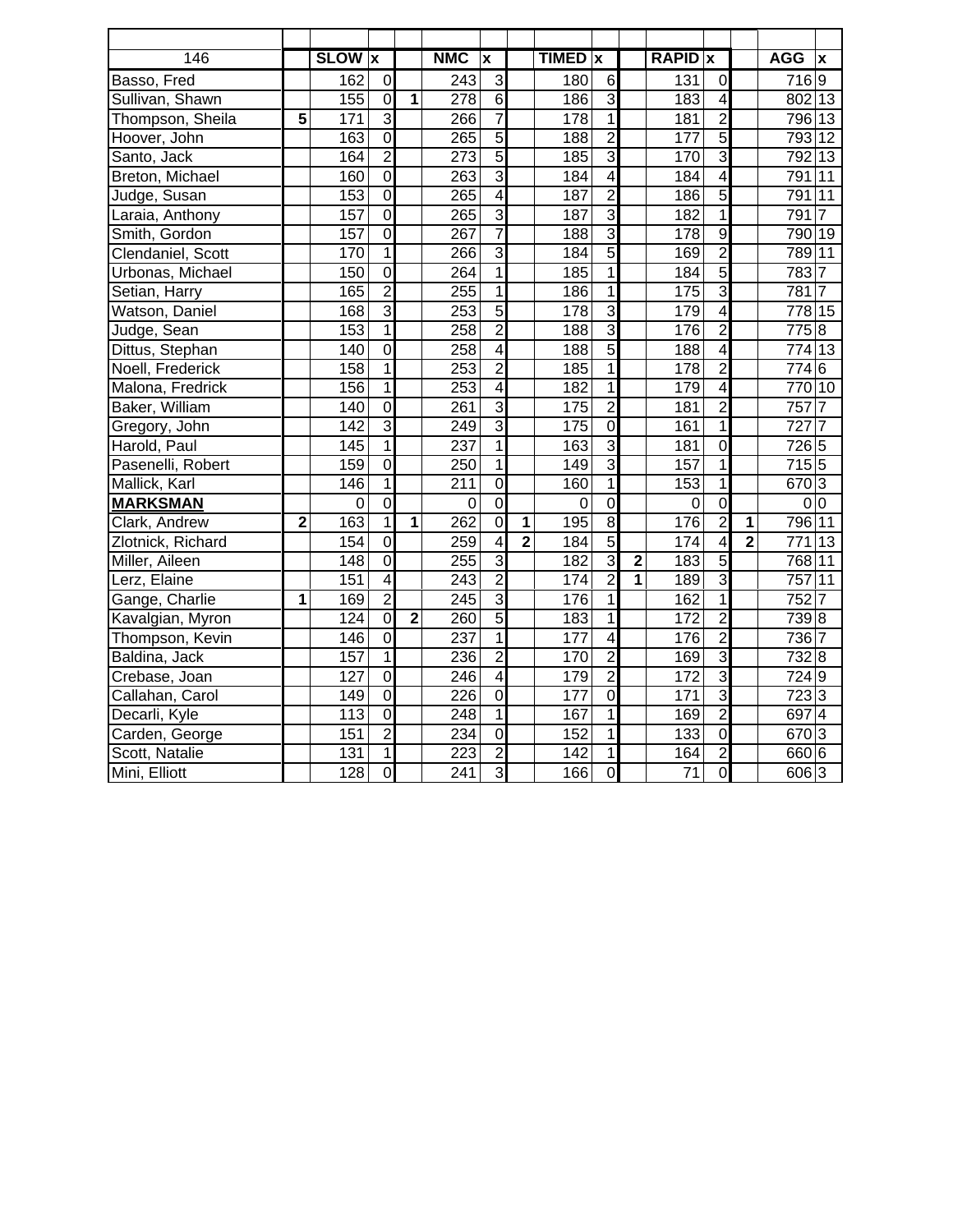| W<br><b>Master</b><br><b>Rock River CT Total</b><br>5<br>Bardoorian, Michael<br>87<br>$\mathbf 0$<br>96<br>4<br>98<br>МA<br>$\ensuremath{\mathsf{3}}$<br>87<br>$\pmb{0}$<br>98<br>99<br>Dejohn, Paul Jr<br>МA<br>4 | 1143<br>281<br>284 | 39<br>9                             |
|--------------------------------------------------------------------------------------------------------------------------------------------------------------------------------------------------------------------|--------------------|-------------------------------------|
|                                                                                                                                                                                                                    |                    |                                     |
|                                                                                                                                                                                                                    |                    |                                     |
|                                                                                                                                                                                                                    |                    | $\overline{7}$                      |
| $\overline{5}$<br>Miller, E David<br>EX<br>87<br>1<br>100<br>99<br>8                                                                                                                                               | 286                | 14                                  |
| 3<br>3<br>دن<br>Wheeler, Steve<br>97<br>98<br>97<br>МA                                                                                                                                                             | 292                | $9\,$                               |
| <b>Capital City Gold Total</b>                                                                                                                                                                                     | 1105               | 28                                  |
| EX<br>82<br>$\overline{c}$<br>Duran, Gary<br>0<br>92<br>97<br>1                                                                                                                                                    | 271                | $\mathbf{3}$                        |
| $\overline{2}$<br>$\overline{6}$<br>97<br>82<br>94<br>Tripputi, Peter<br>МA<br>1                                                                                                                                   | 273                | $\overline{9}$                      |
| $\overline{\mathsf{o}}$<br>$\overline{6}$<br>94<br>Veith, Ulrick<br>EX<br>86<br>96<br>1                                                                                                                            | 276                | $\overline{7}$                      |
| $\overline{5}$<br>Richheimer, Steve<br>92<br>1<br>99<br>94<br>3<br>МA                                                                                                                                              | 285                | $\overline{9}$                      |
| <b>Nemameseck Total</b>                                                                                                                                                                                            | 1022               | $\overline{14}$                     |
| $\boldsymbol{2}$<br>Haberlin, Don<br>МA<br>47<br>1<br>79<br>1<br>75<br>$\overline{2}$<br>$\overline{\mathsf{o}}$                                                                                                   | 201                | $\overline{\mathcal{A}}$            |
| 79<br>89<br>87<br>$\mathbf 0$<br>Baldina, Jack<br>МK<br>$\overline{\mathsf{o}}$<br>$\pmb{0}$                                                                                                                       | 255<br>279         | $\overline{2}$                      |
| Brunelle, Bob<br>93<br>91<br>95<br>$\boldsymbol{2}$<br>НM<br>$\overline{0}$<br>4<br>$\overline{97}$<br>$\overline{2}$<br>90<br>100<br>Joyce, Robert P<br>МA                                                        | 287                | $\overline{2}$<br>6                 |
|                                                                                                                                                                                                                    | 1135               |                                     |
| <b>Expert</b><br>1.<br><b>Torrington Chokers Total</b><br>Olsen, Charles<br>$\overline{\mathbf{c}}$<br>3<br>3<br>EX<br>86<br>99<br>94                                                                              | 279                | 37<br>8                             |
| $\overline{2}$<br>3<br>$\overline{1}$<br>EX<br>90<br>96<br>95<br>Favuzza, Peter                                                                                                                                    | 281                | 6                                   |
| $\overline{2}$<br>$\overline{4}$<br>8<br>Chappel, Lewis<br>EX<br>90<br>98<br>99                                                                                                                                    | 287                | 14                                  |
| $\mathbf{1}$<br>4<br>91<br>99<br>98<br>4<br>Michaud, Jim<br>EX                                                                                                                                                     | 288                | $9\,$                               |
| $\mathbf{2}$<br><b>Pachaug Gold Total</b>                                                                                                                                                                          | 1126               | $\overline{27}$                     |
| EX<br>$\boldsymbol{2}$<br>Gardella, Greg<br>85<br>$\pmb{0}$<br>95<br>4<br>96                                                                                                                                       | $\overline{276}$   | $\,6$                               |
| $\overline{\mathsf{o}}$<br>$\mathbf{1}$<br>$\overline{2}$<br>EX<br>89<br>96<br>96<br>Tucker, Greg                                                                                                                  | 281                | $\overline{\omega}$                 |
| $\overline{3}$<br>$\overline{2}$<br>88<br>$\mathbf{1}$<br>100<br>96<br>Johnson, Ken<br>EX                                                                                                                          | 284                | 6                                   |
| 89<br>$\overline{2}$<br>99<br>4<br>97<br>$\sigma$<br>Trudeau, Jon<br>МA                                                                                                                                            | 285                | 12                                  |
| RI X-Holes Total                                                                                                                                                                                                   | 1121               | 25                                  |
| 2<br>Francis, John<br>EX<br>85<br>95<br>$\sqrt{3}$<br>96<br>0                                                                                                                                                      | 276                | $\overline{5}$                      |
| $\overline{3}$<br>$\overline{c}$<br>EX<br>96<br>91<br>1<br>Mathis, Kevin<br>91                                                                                                                                     | 278                | $\overline{6}$                      |
| $\overline{c}$<br>EX<br>90<br>$\mathbf 1$<br>99<br>4<br>94<br>Hudson, Warren                                                                                                                                       | 283                | $\overline{\mathbf{7}}$             |
| 95<br>3<br>$\overline{2}$<br>93<br>$\overline{2}$<br>Silvia, D Keith<br>EX<br>96                                                                                                                                   | 284                | $\overline{7}$                      |
| <b>BRC Gold Total</b>                                                                                                                                                                                              | 1119               | 30                                  |
| $\overline{c}$<br>$\mathsf 3$<br>Savino, Frank<br>78<br>МA<br>0<br>94<br>96                                                                                                                                        | 268                | $\,$ 5 $\,$                         |
| $\overline{3}$<br>EX<br>94<br>1<br>93<br>94<br>$\mathbf{1}$<br>Barnes, J Tim                                                                                                                                       | 281                | $\sqrt{5}$                          |
| $\overline{5}$<br>92<br>$\overline{2}$<br>$\overline{98}$<br>94<br>$\overline{3}$<br>EX<br>Wasilnak, Frances                                                                                                       | 284                | 10                                  |
| $\overline{7}$<br>EX<br>$\overline{87}$<br>$\mathbf{1}$<br>99<br>$\overline{2}$<br>Mandel, Janice<br>100                                                                                                           | 286                | 10                                  |
| <b>Colts Total</b>                                                                                                                                                                                                 | 1116               | 24                                  |
| St. Pierre, Joseph<br>EX<br>$\overline{88}$<br>92<br>1<br>93<br>1 <sup>1</sup><br>1                                                                                                                                | 273                | $\overline{3}$                      |
| $\overline{5}$<br>$\overline{c}$<br>EX<br>83<br>$\mathbf 0$<br>99<br>95<br>Couture, Patrick                                                                                                                        | 277                | $\overline{7}$                      |
| دن<br>$\overline{2}$<br>Rooney, William<br>EX<br>92<br>$\pmb{0}$<br>97<br>93                                                                                                                                       | 282                | 5                                   |
| $\overline{2}$<br>Moore, Christopher<br>$\overline{\phantom{0}}$<br>$\sigma$<br>97<br>SS<br>88<br>99                                                                                                               | 284                | G                                   |
| D <sub>2</sub> K <sub>2</sub> Total                                                                                                                                                                                | 1104               | 27                                  |
| $\mathbf 0$<br>Defina, Maurizio<br>EX<br>80<br>$\mathbf 0$<br>89<br>1<br>90                                                                                                                                        | 259                | $\mathbf{1}$                        |
| King, William<br>$\overline{2}$<br>EX<br>91<br>$\pmb{0}$<br>97<br>$\overline{\mathcal{A}}$<br>90                                                                                                                   | 278                | $\,6$                               |
| Derieux, Manuel<br>84<br>97<br>$\overline{\mathcal{A}}$<br>97<br>$\sqrt{5}$<br>EX<br>$\overline{0}$<br>$\overline{2}$<br>$\overline{5}$<br>Kohanski, Philip<br>93<br>97<br>99<br>$\overline{4}$<br>МA              | 278<br>289         | $\boldsymbol{9}$<br>$\overline{11}$ |
|                                                                                                                                                                                                                    |                    |                                     |
| <b>West Hartford PD Total</b><br>Malona, Fredrick<br>SS<br>$\overline{\mathbf{c}}$<br>85<br>1<br>92<br>94<br>1                                                                                                     | 1100<br>271        | 22                                  |
| $\ensuremath{\mathsf{3}}$<br>$\overline{2}$<br>EX<br>82<br>$\mathbf{1}$<br>97<br>96<br>Jacovino, Edward                                                                                                            | 275                | $\overline{\mathcal{A}}$<br>$\,6$   |
| Cavedon, David<br>SS<br>94<br>87<br>$\mathbf{1}$<br>95<br>4<br>4                                                                                                                                                   | 276                | $\mathsf 9$                         |
| Fallon, Frank J<br>97<br>$\overline{2}$<br>EX<br>90<br>$\mathbf 0$<br>91<br>1                                                                                                                                      | 278                | 3                                   |
| <b>Telephone Gold Total</b>                                                                                                                                                                                        | 1099               | 24                                  |
| Chapman, Donald<br>EX<br>84<br>$\mathbf{1}$<br>92<br>7<br>91<br>1                                                                                                                                                  | 267                | $\overline{9}$                      |
| EX<br>91<br>Sperry, Roger<br>85<br>0<br>96<br>1<br>1                                                                                                                                                               | 272                | $\overline{2}$                      |
| Walpole, David<br>$\sqrt{5}$<br>МA<br>82<br>$\mathbf{1}$<br>96<br>1<br>99                                                                                                                                          | 277                | $\overline{7}$                      |
| $\overline{2}$<br>$\overline{2}$<br>$\overline{2}$<br>Shirshac, Thomas<br>EX<br>97<br>88<br>98                                                                                                                     | 283                | $\sigma$                            |

## **2009 Connecticut Indoor State ChampionshipTeam Results**